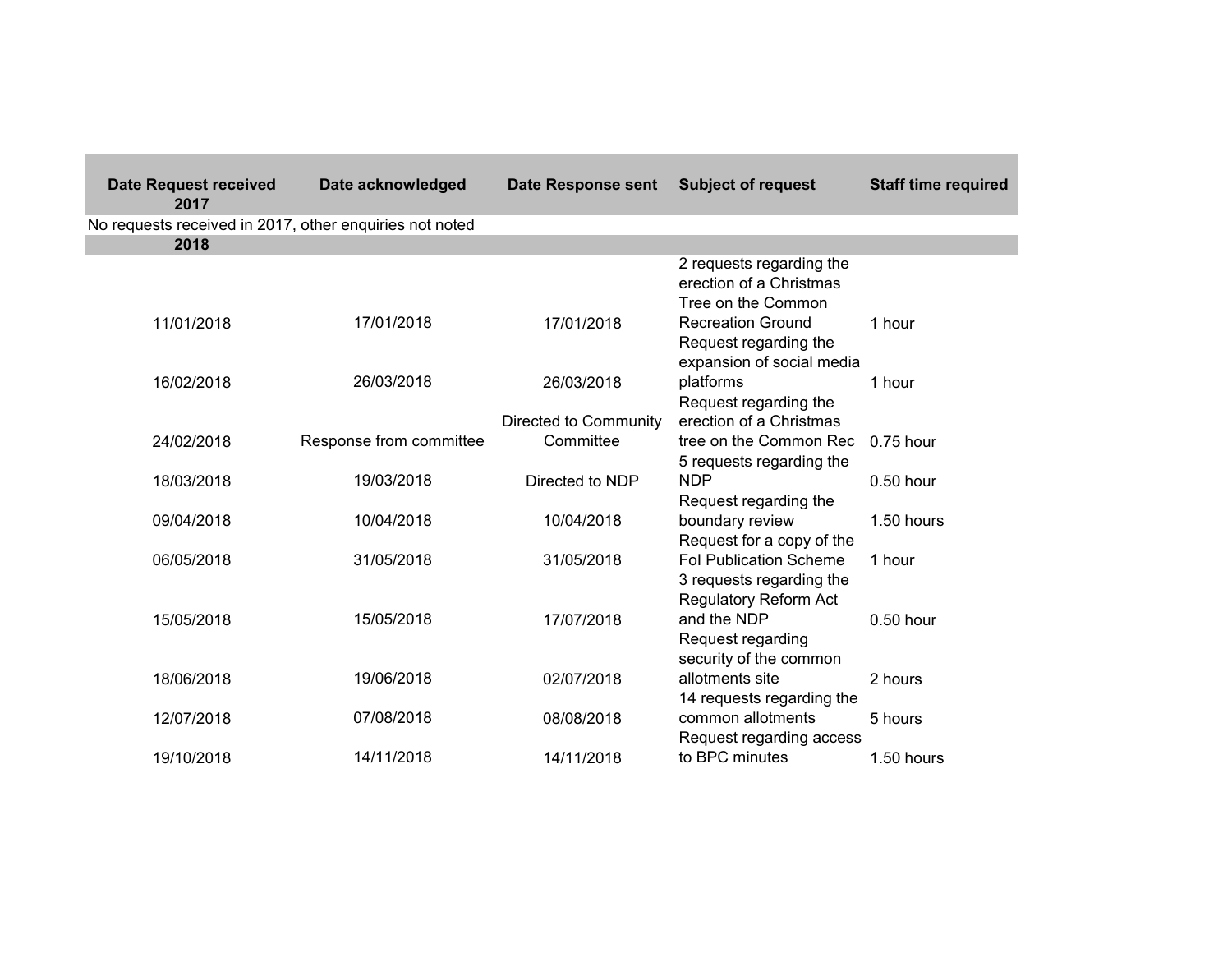|            |            |                       | Request regarding access                         |            |
|------------|------------|-----------------------|--------------------------------------------------|------------|
| 26/10/2018 | 20/11/2018 | 20/11/2018            | to parish maps                                   | 1.25 hours |
|            |            |                       | 3 requests regarding                             |            |
| 11/11/2018 | 05/12/2018 | 05/12/2018            | AGAR & accounts                                  | 2 hours    |
| 12/11/2018 | 06/12/2018 | 06/12/2018            | 8 requests regarding<br><b>AGAR and accounts</b> | 2 hours    |
|            |            |                       | 5 requests regarding                             |            |
| 13/11/2018 | 06/12/2018 | 06/12/2018            | previous years accounts                          | 2 hours    |
|            |            |                       | 3 requests regarding the                         |            |
|            |            |                       | erection of a Christmas                          |            |
|            |            | Directed to Community | tree on the Common                               |            |
| 14/11/2018 | 14/11/2018 | Committee             | <b>Recreation Ground</b>                         | 1 hour     |
|            |            |                       | 6 requests regarding a                           |            |
| 06/12/2018 | 08/01/2019 | 08/01/2019            | parish councillor vacancy                        | 5 hours    |
|            |            |                       |                                                  | 28 hours   |
| 2019       |            |                       |                                                  |            |
|            |            |                       | Request for contact<br>details for individual    |            |
| 29/03/2019 | 24/04/2019 | 24/04/2019            | councillors                                      | 1.25 hours |
|            |            |                       | Request regarding                                |            |
|            |            |                       | councillors attending the                        |            |
|            |            |                       | May Fayre after the                              |            |
|            |            |                       |                                                  |            |
| 10/05/2019 | 11/05/2019 | 11/05/2019            | election                                         | 3 hours    |
|            |            |                       | <b>Request for Gender</b>                        |            |
| 12/05/2019 | 13/05/2019 | 13/05/2019            | Neutral Language                                 | 1.50 hours |
|            |            |                       | Request for BPC                                  |            |
| 21/05/2019 | 22/05/2019 | 22/05/2019            | signature profiles                               | 0.50 hours |
| 02/07/2019 | 02/07/2019 | 02/07/2019            | Request for two email<br>addresses               | 1 hour     |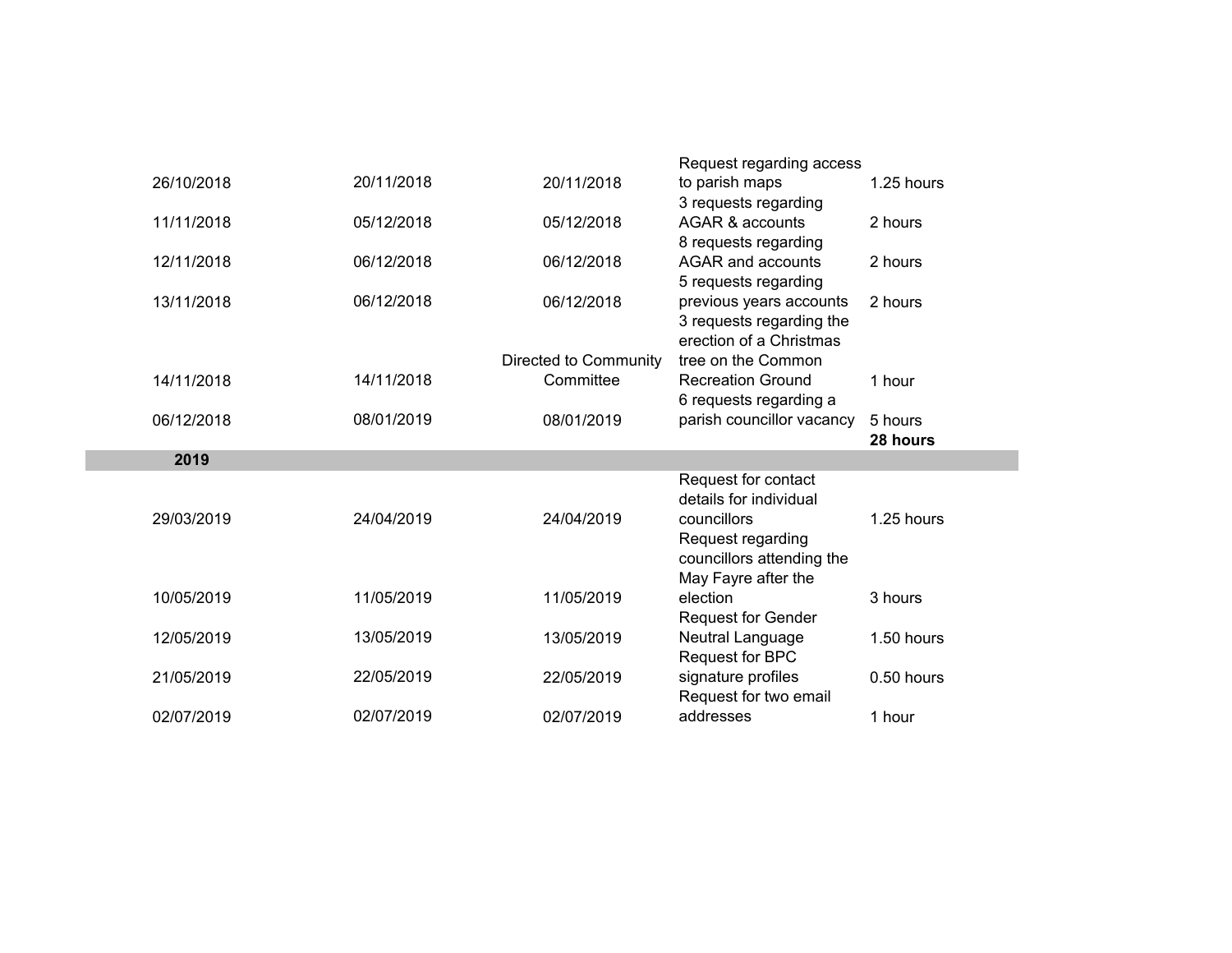|            |            |            | Request for information<br>on incorporation of<br>environmental policy into                        |                      |  |
|------------|------------|------------|----------------------------------------------------------------------------------------------------|----------------------|--|
| 14/07/2019 | Not held   | Not held   | allotments<br>Request for monthly<br>statistics of assaults in                                     |                      |  |
| 21/07/2019 | Not held   | Not held   | <b>Burghfield</b>                                                                                  |                      |  |
| 13/09/2021 | 13/09/2019 | 13/09/2019 | 2 requests about voting<br>and freedom of speech                                                   | 1 hour<br>8.25 hours |  |
| 2020       |            |            |                                                                                                    |                      |  |
| 28/03/2020 | 11/04/2020 | 11/04/2020 | Request for copies of<br>water bills from 2015<br>Request on changes in<br>legislation relating to | 2.50 hours           |  |
| 09/04/2020 | 09/04/2020 | 09/04/2020 | Covid and use of<br>allotments<br>Request regarding the<br>delay in holding the APM                | 2.50 hours           |  |
| 14/04/2020 | 16/04/2020 | 16/04/2020 | (Covid)<br>Request for allotments                                                                  | 2 hours              |  |
| 15/04/2020 | 16/04/2020 | 16/04/2020 | risk assessment (Covid)                                                                            | 1 hour               |  |
| 15/04/2020 | 16/04/2020 | 16/04/2020 | Request on risk<br>assessment for allotments 1 hour                                                |                      |  |
| 16/04/2020 | 16/04/2020 | 16/04/2020 | 3 requests on allotments<br>management during Covid 2.50 hours<br>Request regarding the            |                      |  |
| 24/04/2020 | 24/04/2020 | 24/04/2020 | delay in holding the APM<br>(Covid)                                                                | 3 hours              |  |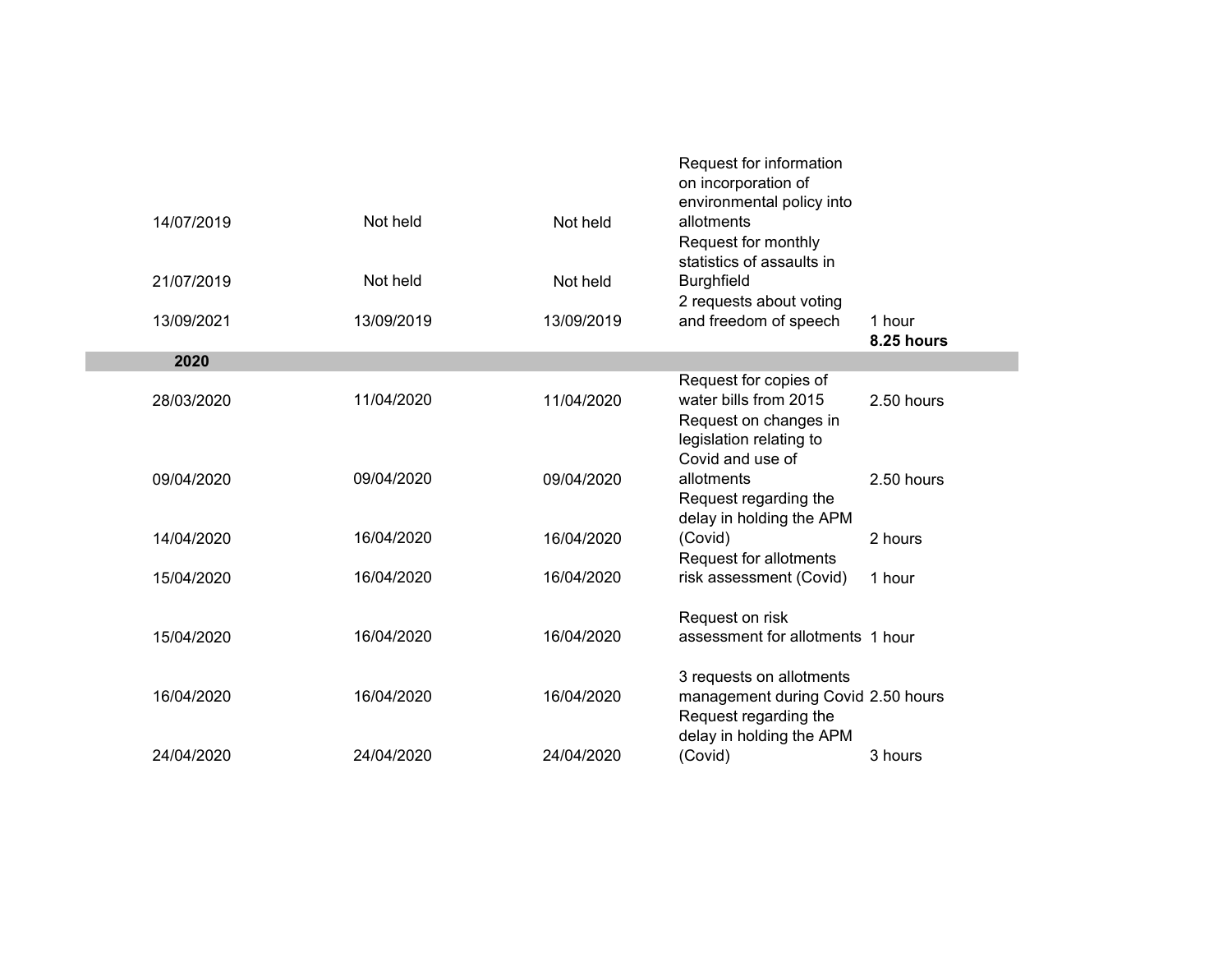|            |            |            | Request regarding the<br>delay in holding the APM |
|------------|------------|------------|---------------------------------------------------|
| 27/04/2020 | 27/04/2020 | 27/04/2020 | (Covid)<br>2 hours                                |
|            |            |            | Request regarding the                             |
|            |            |            | delay in holding the APM                          |
| 01/05/2020 | 11/05/2020 | 11/05/2020 | (Covid)<br>3 hours                                |
|            |            |            | Request to see                                    |
|            |            |            | breakdown of individual                           |
| 06/05/2020 | 12/05/2020 | 12/05/2020 | votes by Councillors<br>2.50 hours                |
|            |            |            | Request to see                                    |
|            |            |            | breakdown of individual                           |
| 12/05/2020 | 27/05/2020 | 27/05/2020 | votes by Councillors<br>2 hours                   |
|            |            |            | Request to see                                    |
|            |            |            | breakdown of individual                           |
| 19/05/2020 | 27/05/2020 | 27/05/2020 | votes by Councillors<br>2 hours                   |
|            |            |            | Request to see                                    |
|            |            |            | breakdown of individual                           |
| 26/05/2020 | 27/05/2020 | 27/05/2020 | votes by Councillors<br>2 hours                   |
|            |            |            | Request for copies of all                         |
|            |            |            | maps held by parish                               |
|            |            |            | council of its own land, 3                        |
| 21/06/2020 | 26/06/2020 | 17/07/2020 | questions.<br>2 hours                             |
|            |            |            | Request for village hall                          |
| 09/07/2020 | 13/07/2020 | 13/07/2020 | plans<br>1 hour                                   |
|            |            |            | Request regarding code of                         |
| 10/07/2020 | 10/07/2020 | 10/07/2020 | conduct<br>1.50 hours                             |
|            |            |            | Request regarding                                 |
|            |            |            | motions and requests for                          |
| 12/07/2020 | 15/07/2020 | 15/07/2020 | meetings<br>2 hours                               |
|            |            |            | Request regarding EGM                             |
| 12/07/2020 | 13/07/2020 | 13/07/2020 | 2.50 hours<br>date                                |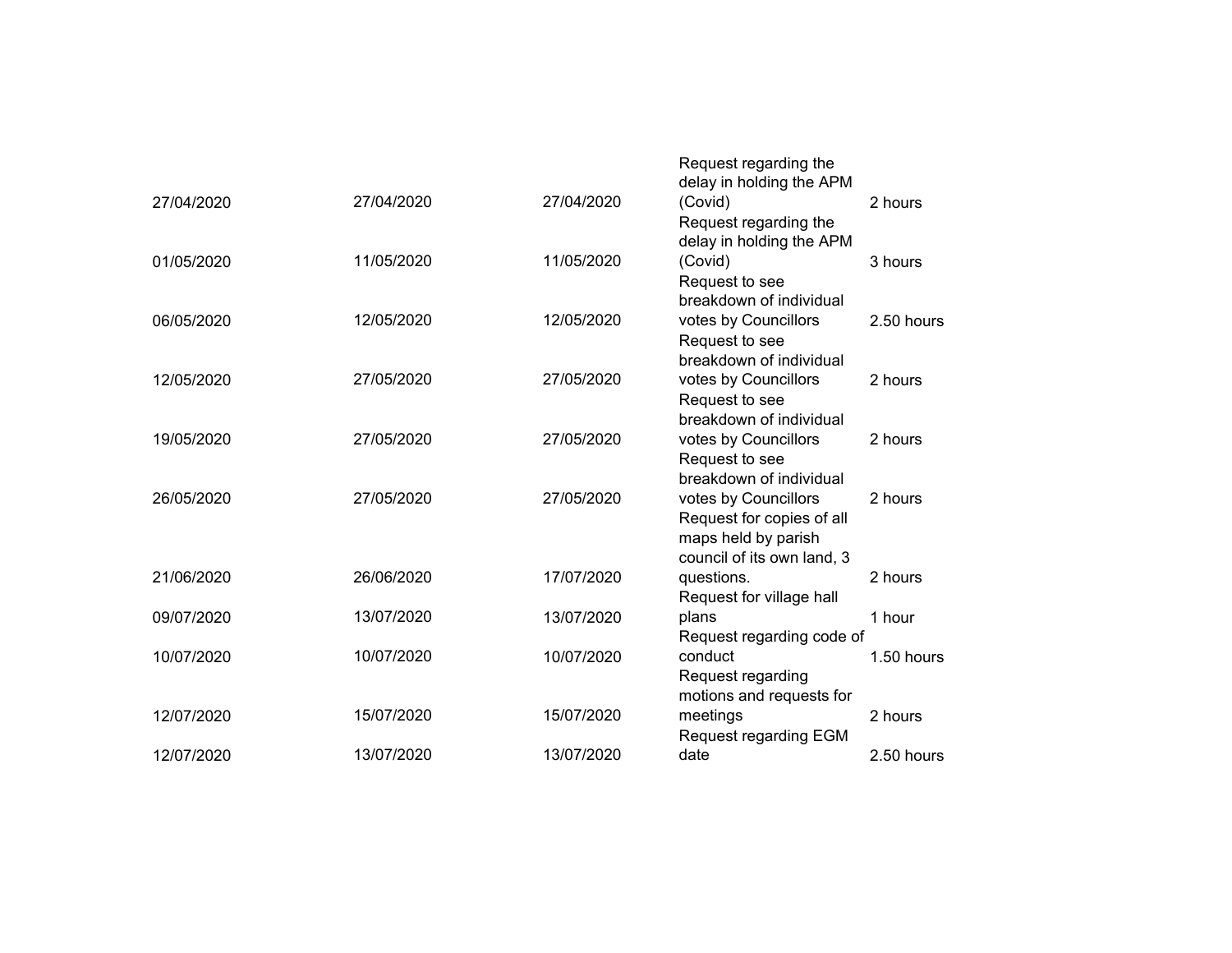|            |                   |                   | <b>Request regarding EGM</b> |            |
|------------|-------------------|-------------------|------------------------------|------------|
| 13/07/2020 | 13/07/2020        | 13/07/2020        | date                         | 1.50 hours |
|            |                   |                   | Request regarding the        |            |
| 13/07/2020 | 14/07/2020        | 14/07/2020        | pop-up pub                   | 1.50 hours |
|            |                   |                   | Request for clarification    |            |
| 14/07/2020 | 15/07/2020        | 15/07/2020        | regarding pop up pub         | 1.50 hours |
|            |                   |                   | <b>Request for Risk</b>      |            |
|            |                   |                   | assessment for pub and       |            |
| 14/07/2020 | Not held          | Not held          | cafe                         | 1 hour     |
|            |                   |                   | 2 requests regarding         |            |
|            |                   |                   | audio recording of Zoom      |            |
| 25/08/2020 | 03/09/2020        | 03/09/2020        | PC meeting                   | 3 hours    |
|            |                   |                   | 1 request regarding audio    |            |
|            |                   |                   | recording of PC Zoom         |            |
| 31/08/2020 | 03/09/2020        | 03/09/2020        | meeting                      | 3 hours    |
|            |                   |                   | Request for a copy of the    |            |
|            |                   |                   | <b>Community Committee</b>   |            |
| 22/10/2020 | 25/10/2020        | 25/10/2020        | minutes                      | 1.50 hours |
|            |                   |                   | Request for a copy of a      |            |
|            |                   |                   | statement read at PC         |            |
| 05/11/2020 | 26/11/2020        | 26/11/2020        | meeting 05/11/20             | 1 hour     |
|            |                   |                   | 8 questions regarding        |            |
|            |                   |                   | formal policies and          |            |
|            |                   |                   | documents relating to the    |            |
| 05/11/2020 | Answered by Chair | Answered by Chair | village hall                 | 2 hours    |
|            |                   |                   | 1 request regarding audio    |            |
|            |                   |                   | recording of PC Zoom         |            |
| 06/11/2020 | 11/11/2020        | 26/11/2020        | meeting                      | 3 hours    |
|            |                   |                   | 6 requests regarding         |            |
|            |                   |                   | audio recording of PC        |            |
| 15/11/2020 | 26/11/2020        | 26/11/2020        | Zoom meeting 5/11/20         | 2.50 hours |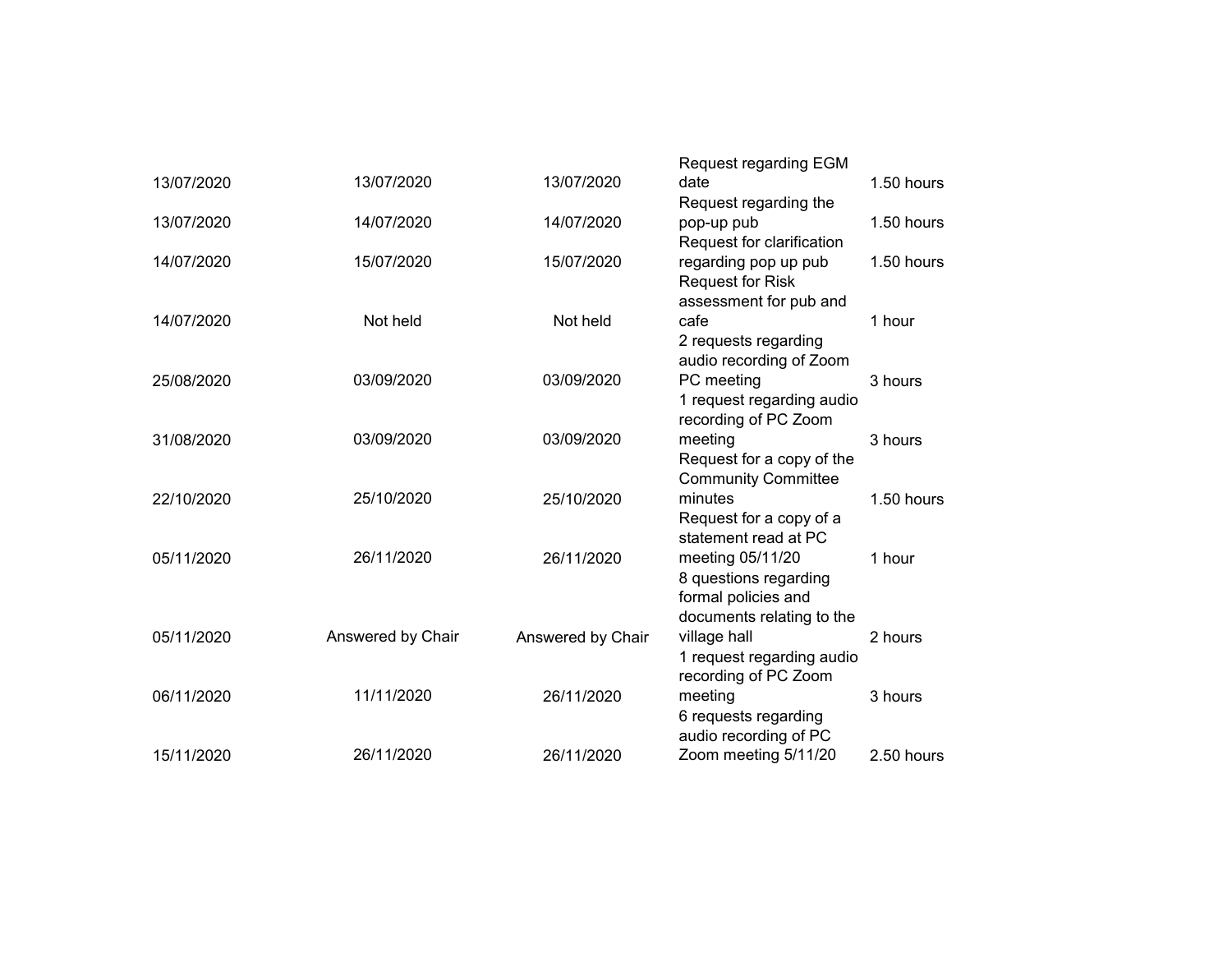|            |                       |                       | 5 requests regarding<br>health & safety and risk<br>assessment reports for                                                                                   |            |
|------------|-----------------------|-----------------------|--------------------------------------------------------------------------------------------------------------------------------------------------------------|------------|
| 15/11/2020 | 16/11/2020            | 26/11/2020            | the village hall.<br>Request for health &<br>safety and risk<br>assessment reports for                                                                       | 2 hours    |
| 16/11/2020 | 20/11/2020            | 20/11/2020            | the skate park.<br>2 requests for health &<br>safety and risk<br>assessment reports for                                                                      | 1.50 hours |
| 16/11/2020 | 20/11/2020            | 26/11/2020            | the village hall.                                                                                                                                            | 1.50 hours |
| 15/11/2020 | 26/11/2020            | 26/11/2020            | Request for clarification of<br>abolition or suspension of<br>allotments sub-committee 2 hours<br>5 requests for clarification<br>of abolition or suspension |            |
| 15/11/2020 | 26/11/2020            | 26/11/2020            | of allotments sub-<br>committee<br>4 requests regarding<br>health & safety and risk                                                                          | 2.50 hours |
| 29/11/2020 | 11/12/2020            | 11/12/2020            | assessment reports for<br>the village hall.<br>1 request regarding audio<br>recording of PC Zoom                                                             | 1.50 hours |
| 29/11/2020 | 11/12/2020            | 11/12/2020            | meeting 5/11/20                                                                                                                                              | 1.50 hours |
| 29/11/2020 | Response not required | Response not required | Request for clarification of<br>abolition or suspension of<br>allotments sub-committee                                                                       |            |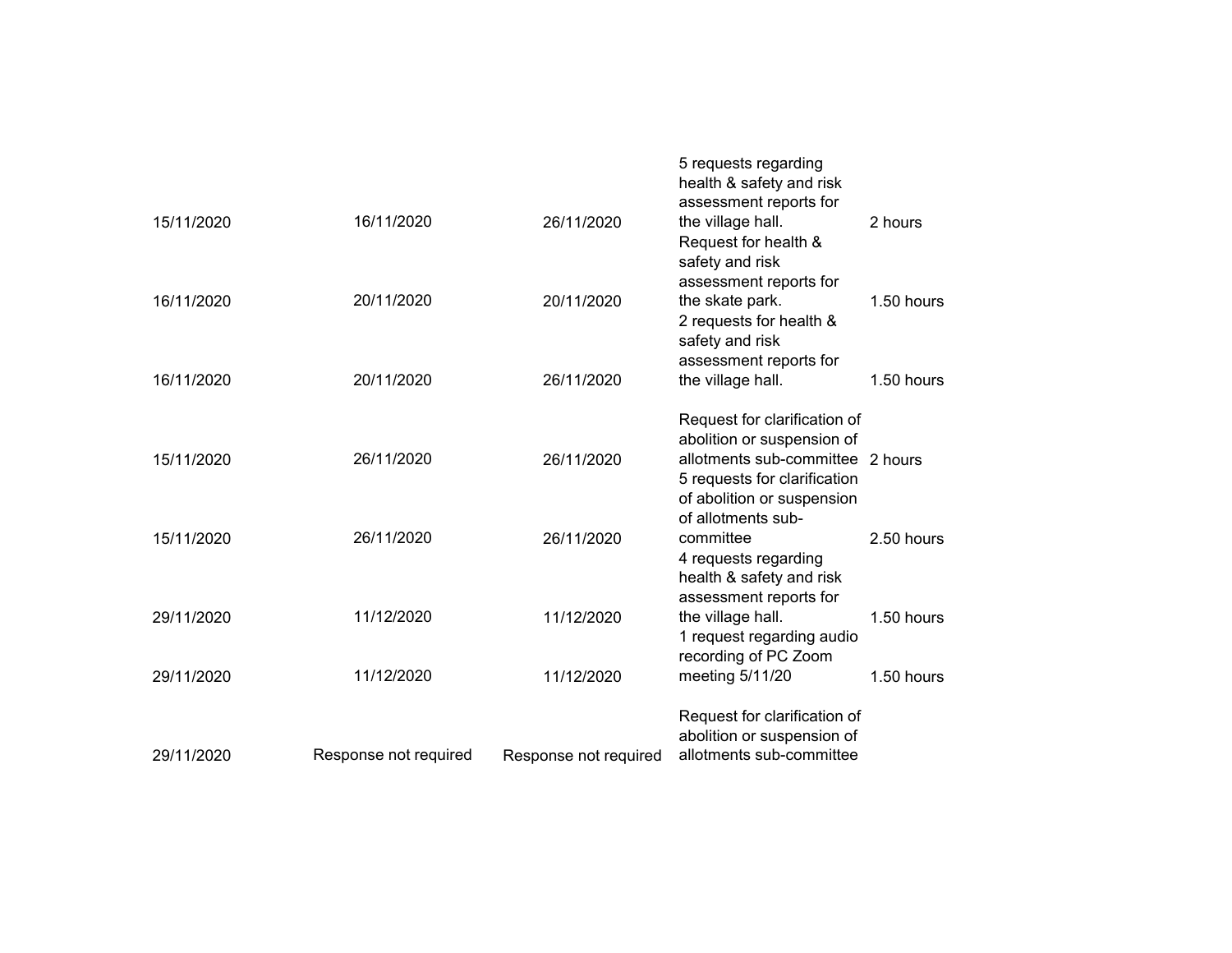|            |            |            | 2 requests for clarification<br>on wording regarding |                                  |  |
|------------|------------|------------|------------------------------------------------------|----------------------------------|--|
| 06/12/2020 | 11/12/2020 | 11/12/2020 | hiring village hall<br>12 requests regarding         | 2 hours                          |  |
|            |            |            | documentation held re the                            |                                  |  |
| 14/12/2020 | 16/12/2020 | 11/01/2021 | village hall                                         | 1.45 hours<br><b>74.45 hours</b> |  |
| 2021       |            |            |                                                      |                                  |  |
|            |            |            | 4 requests for detailed                              |                                  |  |
|            |            |            | information on the results                           |                                  |  |
|            |            |            | of a public consultation on                          |                                  |  |
| 03/01/2021 | 12/01/2021 | 12/01/2021 | the village hall.                                    | 2 hours                          |  |
|            |            |            | Request for information                              |                                  |  |
| 19/01/2021 | 20/01/2021 | 20/01/2021 | on the PWL application                               | 1 hour                           |  |
|            |            |            | 3 requests for information                           |                                  |  |
|            |            |            | regarding emergency                                  |                                  |  |
| 09/04/2021 | 22/04/2021 | 22/04/2021 | powers in the Scheme of<br>Delegation (Covid)        | 2 hours                          |  |
|            |            |            | 10 requests regarding                                |                                  |  |
|            |            |            | evidence relating to the                             |                                  |  |
| 21/04/2021 | 21/04/2021 | 30/04/2021 | PWL application                                      | 8 hours                          |  |
|            |            |            | Request for briefing note                            |                                  |  |
| 10/05/2021 | 12/05/2021 | 12/05/2021 | regarding pop up pub                                 | 3 hours                          |  |
|            |            |            | Request for audio                                    |                                  |  |
|            |            |            | recording of Community                               |                                  |  |
|            |            |            | Committee meeting                                    |                                  |  |
| 07/05/2021 | 12/05/2021 | 03/06/2021 | (Zoom)                                               | 0.50 hours                       |  |
|            |            |            | Request for audio                                    |                                  |  |
|            |            |            | recording of Full Council                            |                                  |  |
| 07/05/2021 | 12/05/2021 | 03/06/2021 | meeting (Zoom)                                       | 0.50 hours                       |  |
|            |            |            |                                                      |                                  |  |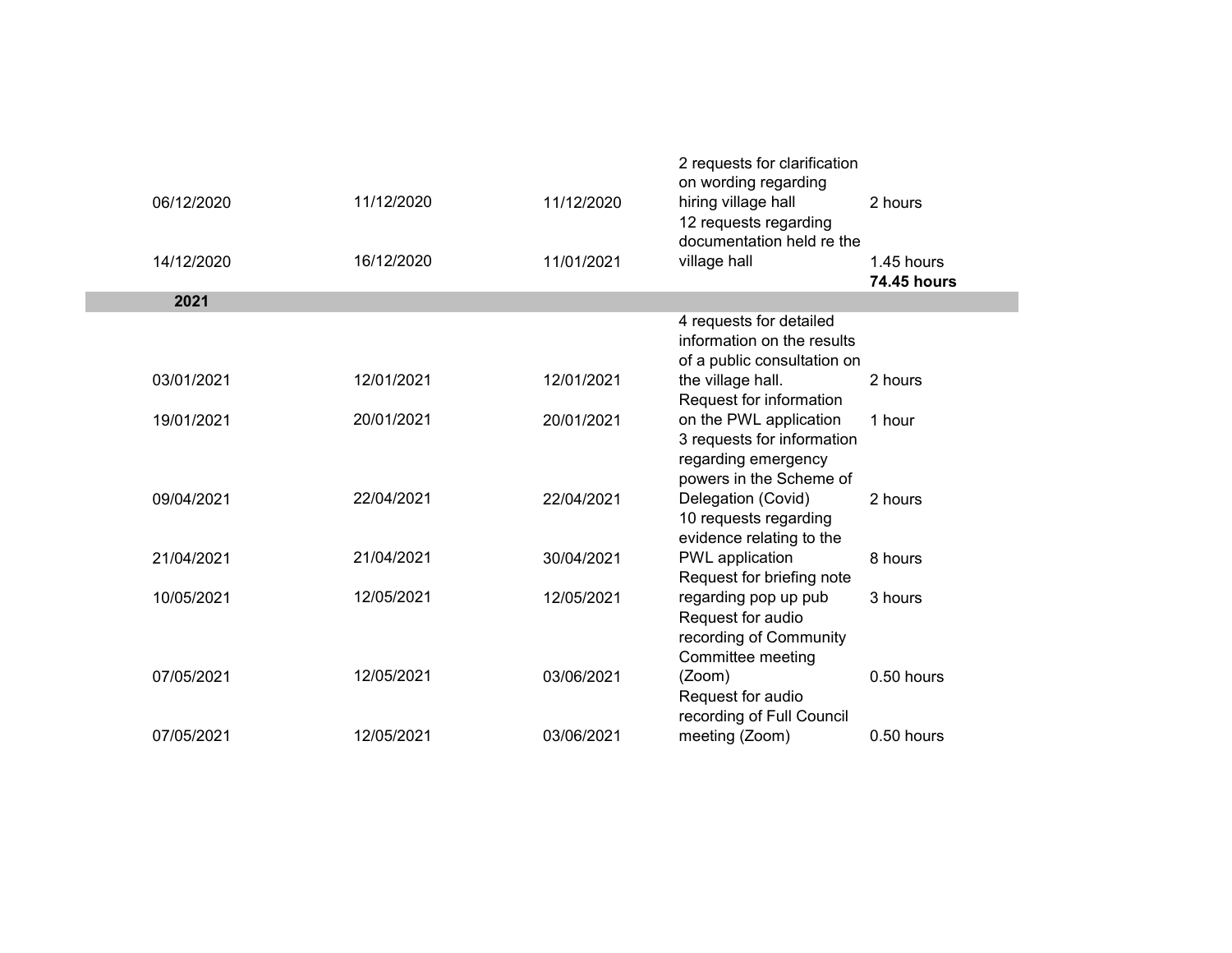|            |            |                        | 7 requests for information<br>on hedging at the |            |
|------------|------------|------------------------|-------------------------------------------------|------------|
| 04/06/2021 | 03/07/2021 | 05/07/2021             | Common allotments<br>Request regarding          | 1.50 hours |
|            |            |                        | accounts inspection                             |            |
| 06/07/2021 | 13/07/2021 | 13/07/2021             | (AGAR)                                          | 5 hours    |
|            |            |                        | Request regarding the                           |            |
| 21/07/2021 | 22/07/2021 | 22/07/2021             | allotments                                      | 0.25 hours |
|            |            |                        | Request regarding the                           |            |
| 06/10/2021 | 06/10/2021 | 07/10/2021             | allotments                                      | 0.25 hours |
|            |            |                        | 7 requests regarding the                        |            |
|            |            |                        | policies for grants and                         |            |
| 26/10/2021 | 28/10/2021 | 17/11/2021             | donations                                       | 8 hours    |
|            |            |                        | 10 requests for                                 |            |
| 19/11/2021 | 23/11/2021 | 10/12/2021             | Information on the NDP                          | 8 hours    |
|            |            |                        | Request for information                         |            |
|            |            | information not held - | regarding the BNPD                              |            |
| 14/12/2021 | 16/12/2021 | response provided      | Cookie Policy                                   | 0.5 hours  |
|            |            |                        | 7 requests for information                      |            |
|            |            |                        | relating to the                                 |            |
|            |            |                        | refurbishment of the                            |            |
| 15/12/2021 | 21/12/2021 | 12/01/2022             | village hall                                    | 3.5 hours  |
|            |            |                        | 6 requests for information                      |            |
|            |            |                        | on Burghfield Sports                            |            |
| 15/12/2021 | 21/12/2021 | 12/01/2022             | Pavilion                                        | 4 hours    |
|            |            |                        | Request for details of                          |            |
|            |            |                        | Fol's received over last                        |            |
| 16/12/2021 | 17/12/2021 | 17/01/2022             | five years                                      | 2 hours    |
|            |            |                        | 8 requests for details of all                   |            |
|            |            |                        | CCTV owned by the                               |            |
| 16/12/2021 | 17/12/2021 | 17/01/2022             | parish council                                  | 2 hours    |